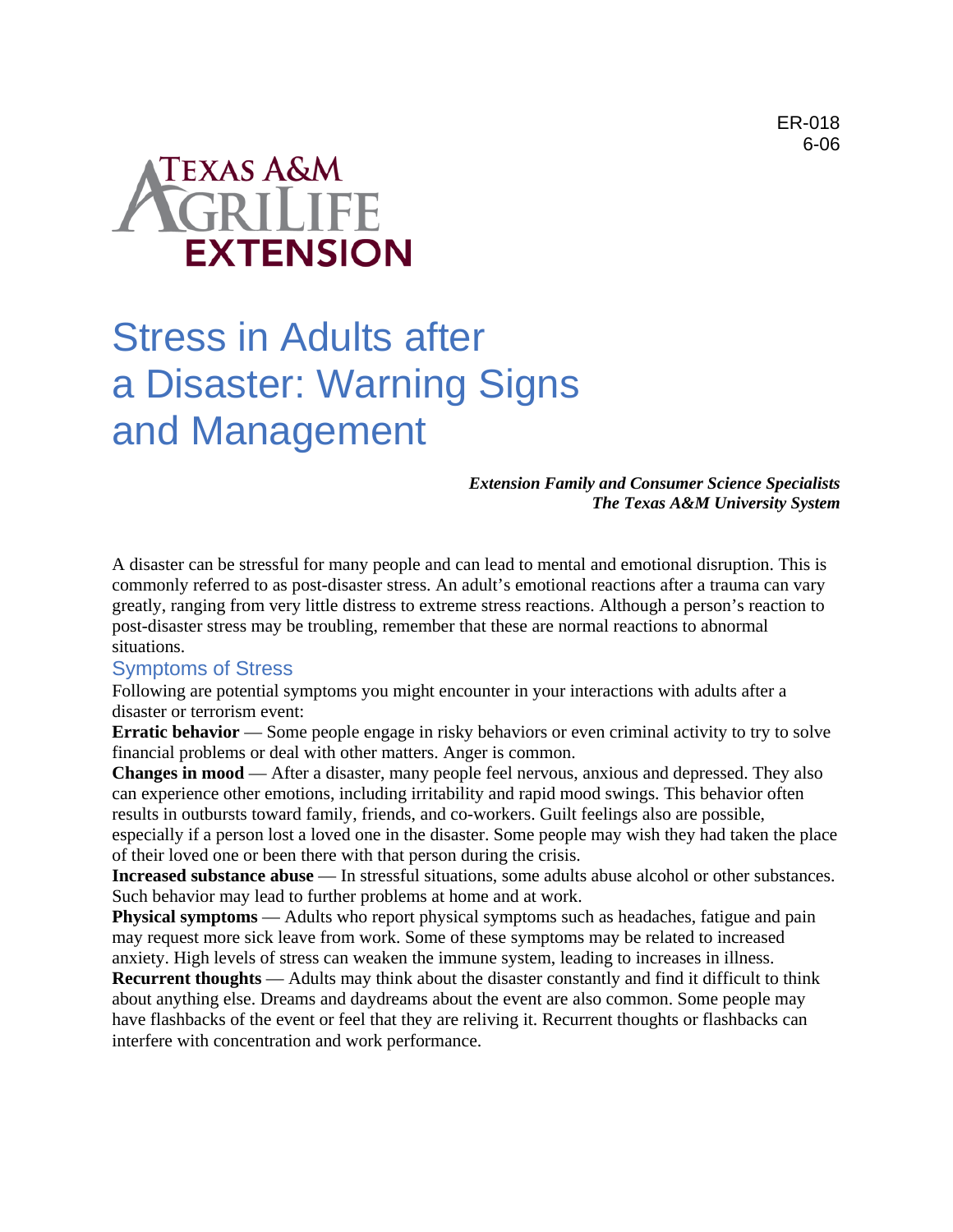**Avoidance** — Adults may want to avoid places or things that remind them of the event. Such reminders bring back the strong emotions they experienced during the disaster. Depending on the nature of the disaster, victims have commonly avoided airplanes, bodies of water, cars and tall buildings.

**Shaken belief systems** — After a disaster, adults may question their religious or spiritual beliefs. They also may question their assumptions about the safety of their community or country as a result of a toxic waste disaster, for example. Others may question their trust in government officials, especially if there is some concern that early information may have been intentionally withheld from the public. Such questioning and soul-searching is common after a disaster as people search for meaning and resolution.

**Strained relationships** — Adults may withdraw from their families or friends when they feel distressed. Many victims describe their self-isolation as a product of feeling helpless and without energy. Others indicate that they simply want to avoid troubling others with the burden of their distress. Some victims avoid leaving home for fear that something terrible will happen again, or they may feel shame over their emotional reactions. There also are those who may not want to leave their family members alone so they can protect them from another possible disaster. Stress on a marriage is another warning sign, and it may increase because of disaster related stressors.

**Cognitive problems** — People may have difficulty concentrating, paying attention and remembering things. Concentration and focus may be impaired by fatigue, recurrent thoughts of the disaster and worry about the future.

**Impaired work performance** — It is common for work performance and productivity to drop after a disaster. Occupational achievement may seem less important after a tragedy. Relationships and work performance may suffer because of impaired concentration, memory and attention, along with increased irritability and mood swings.

#### **Changes in sleeping, eating, and daily**

**routines** — People commonly have trouble sleeping, and adults might have nightmares about the disaster. They might also experience daydreams that make them feel they are reliving the event. Dramatic changes in appetite — especially, a drop in appetite are common.

# Managing Stress

Practicing good stress management after a disaster can lessen your feelings of distress. Below are actions that can help you relieve stress:

**Take care of yourself** — This approach will help you cope with the stressors after a disaster. Eat healthful foods, get plenty of rest, take some time to relax each day and know your personal limits. You also may find it helpful to learn relaxation techniques, meditation or yoga. Many people want to help their families and friends after a disaster. However, you will be less helpful to others if you are tired and stressed.

**Seek support** — Reaching out to people allows you to talk with others about the experience. Seek out individuals you trust, and spend time with family and friends. When seeking support, remember that those people with whom you're close also may be distressed about the disaster. Because of this, some of them may be unable to provide the help you need. If this is the case, seek out other sources of support.

**Maintain routines** — If possible, stick with your normal routine. This can help provide a sense of normalcy as well as help you maintain your usual social contacts at school, work or other places you usually go every day.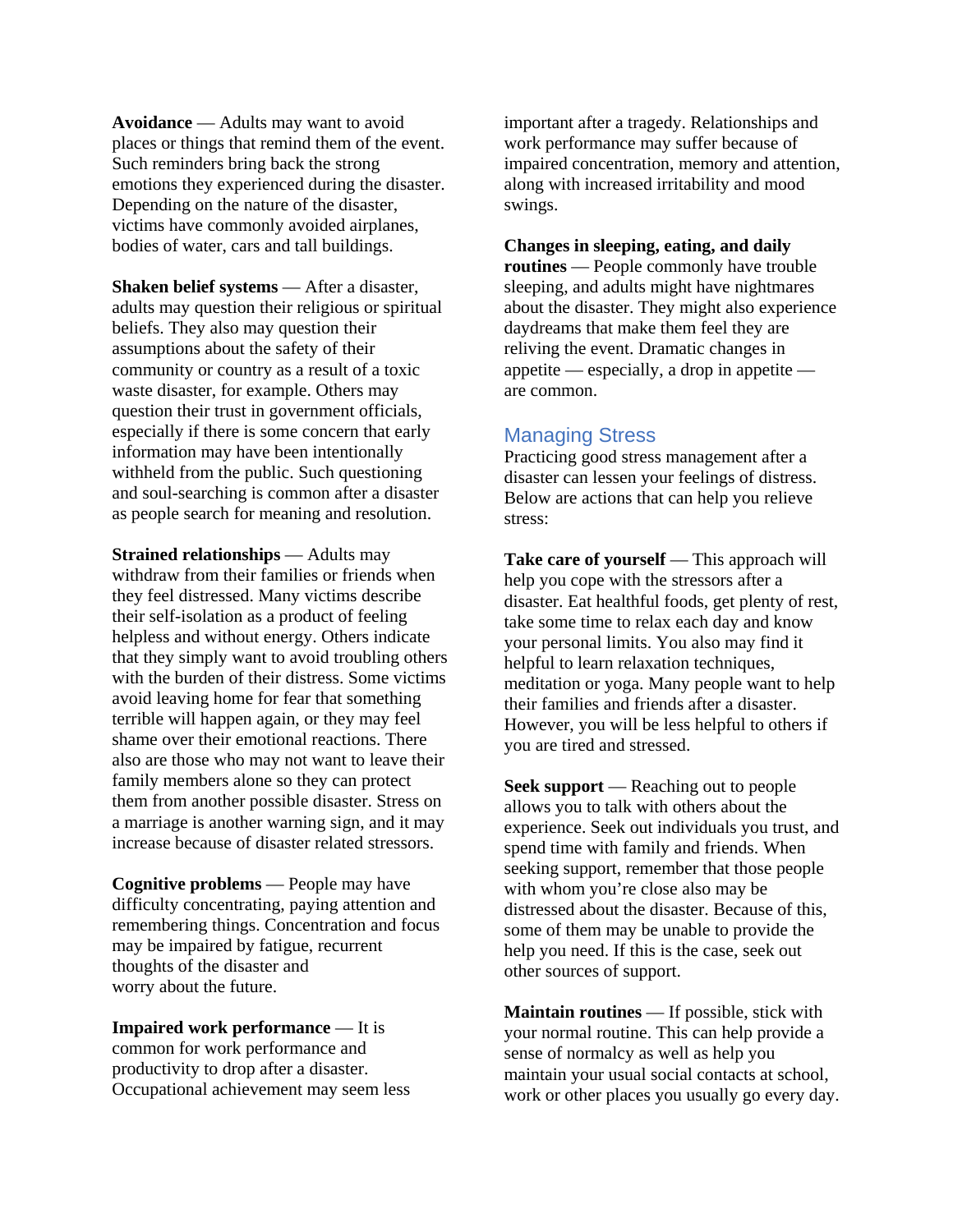Following your regular routine can also help you take your mind off the disaster – even if just for a little while. If you cannot attend your regular activities because of the disaster, try to maintain as many of your home routines as possible (e.g., meals and family time) and work on hobbies or other activities that you enjoy.

## **Engage in physical activity** — Physical activity

can be an excellent stress reliever for many people. Walking, jogging or playing basketball can help. Some people may prefer cleaning the garage or working in the yard. This will not only help manage stress, but also ease pressure from the problems that the disaster created.

**Limit exposure to news coverage of the** 

**event** — After the September 11, 2001, terrorist attacks, some people found that watching too much media coverage of an event increased their feelings of distress. It is normal to want to stay updated on the events surrounding a disaster. However, you may be able to lessen your feelings of distress by limiting the amount of time you spend watching or listening to media coverage of a event.

**Seek trusted sources of information** —

During any disaster, seek accurate sources of information. This is especially true for events involving chemicals or biological agents. Information may come from the Centers for Disease Control, from your local government officials or from your family doctor. For the most accurate information, search sites maintained by local, state or federal governmental agencies. Educating yourself may make you feel like you have some control over the situation. However, as is the case with media exposure, it can be stressful if you spend too much time seeking information.

**Avoid using drugs and alcohol** — Avoid using drugs or alcohol to cope with stress. Such substances only provide a temporary "numbing" of feelings from distress and can lead to additional problems. Using them as a coping mechanism can cause difficulties, for example, in family relationships, job performance and recovery from the disaster.

#### **Consider participating in recovery efforts**

— Helping others can be a great source of stress relief for some people. You can help by volunteering in recovery efforts, such as cleaning up debris, delivering food to families or raising disaster recovery funds. You may want to provide support by listening to other people's disaster experiences. However, to avoid feeling "burned out" from being too involved, you must recognize your own limits. Seek adequate time and support for yourself if you wish to help others. If you find that participating in recovery efforts increases your stress, do not be afraid to decrease your activity level.

# **Be understanding of yourself and others** —

Remember that it is normal for people to be more distressed in the initial period after a disaster. You may need to be more patient than usual with coworkers, family members or children. Give them opportunities to talk about their experiences and encourage them to take extra time for themselves. You also need to understand that it may take you longer than others to recover from the disaster. If you feel strained, try to avoid taking on extra responsibilities. Disaster recovery is an individual process.

**Seek extra help** — You may benefit from getting additional help if you still feel upset for more than a month after a disaster. This is particularly important if stress seems to interfere with your daily activities, such as work, school or family responsibilities. Help is available from many sources: your pastor or a clergy member, a mental health professional, a community mental health center or your doctor. All of these people can refer you to an appropriate source of help. In addition to family and friends, other sources of help might include support groups at work or in the